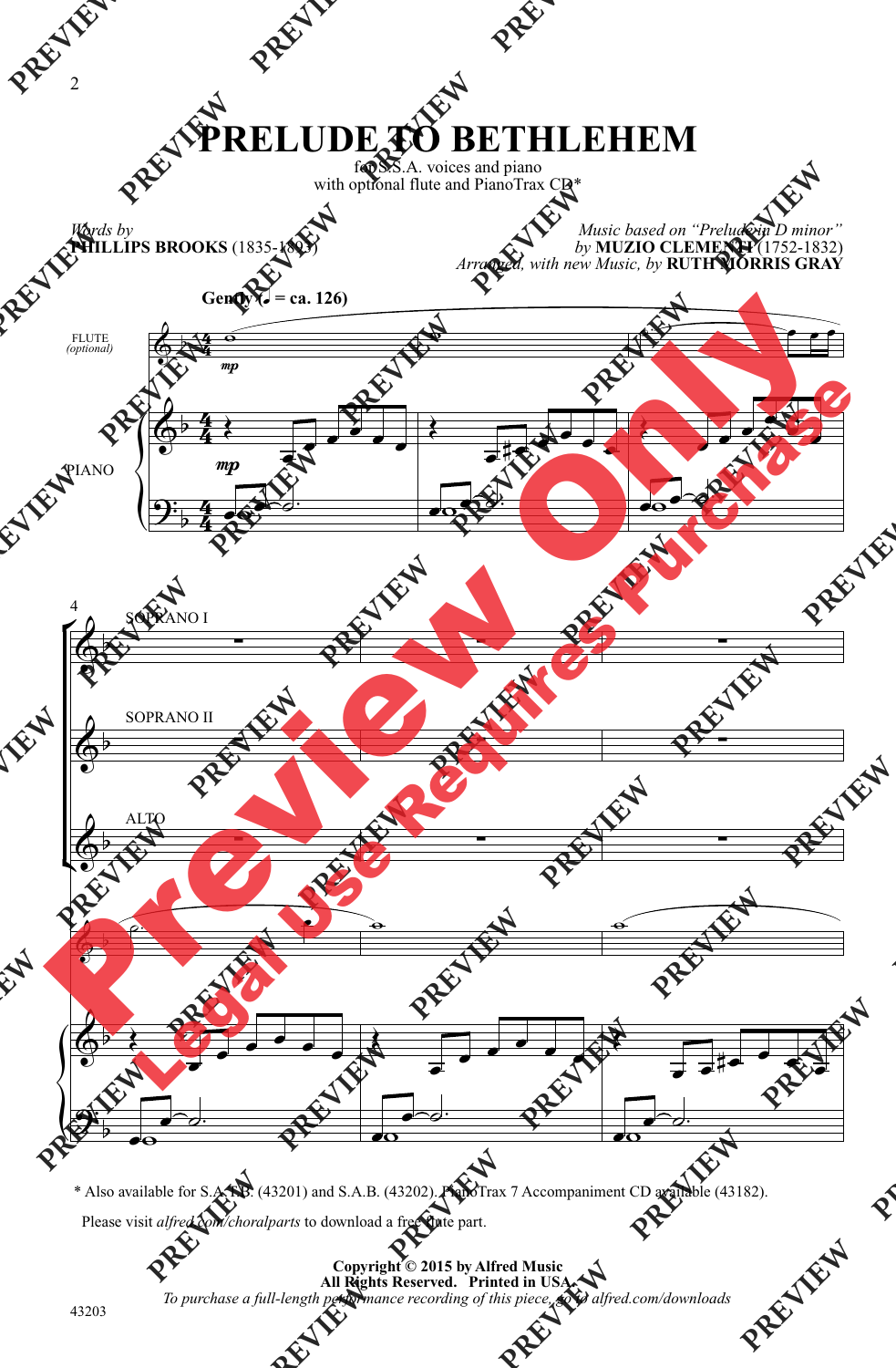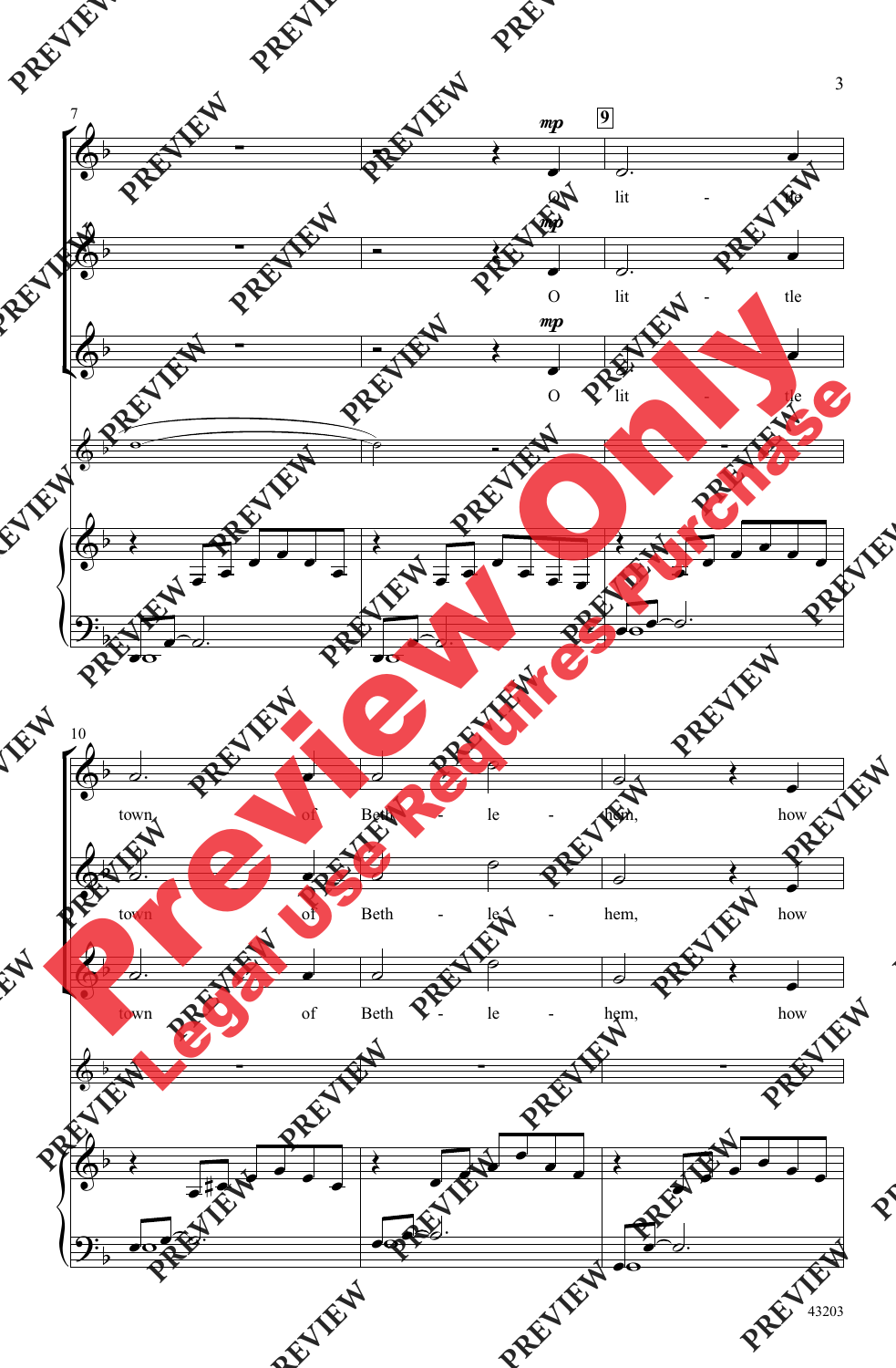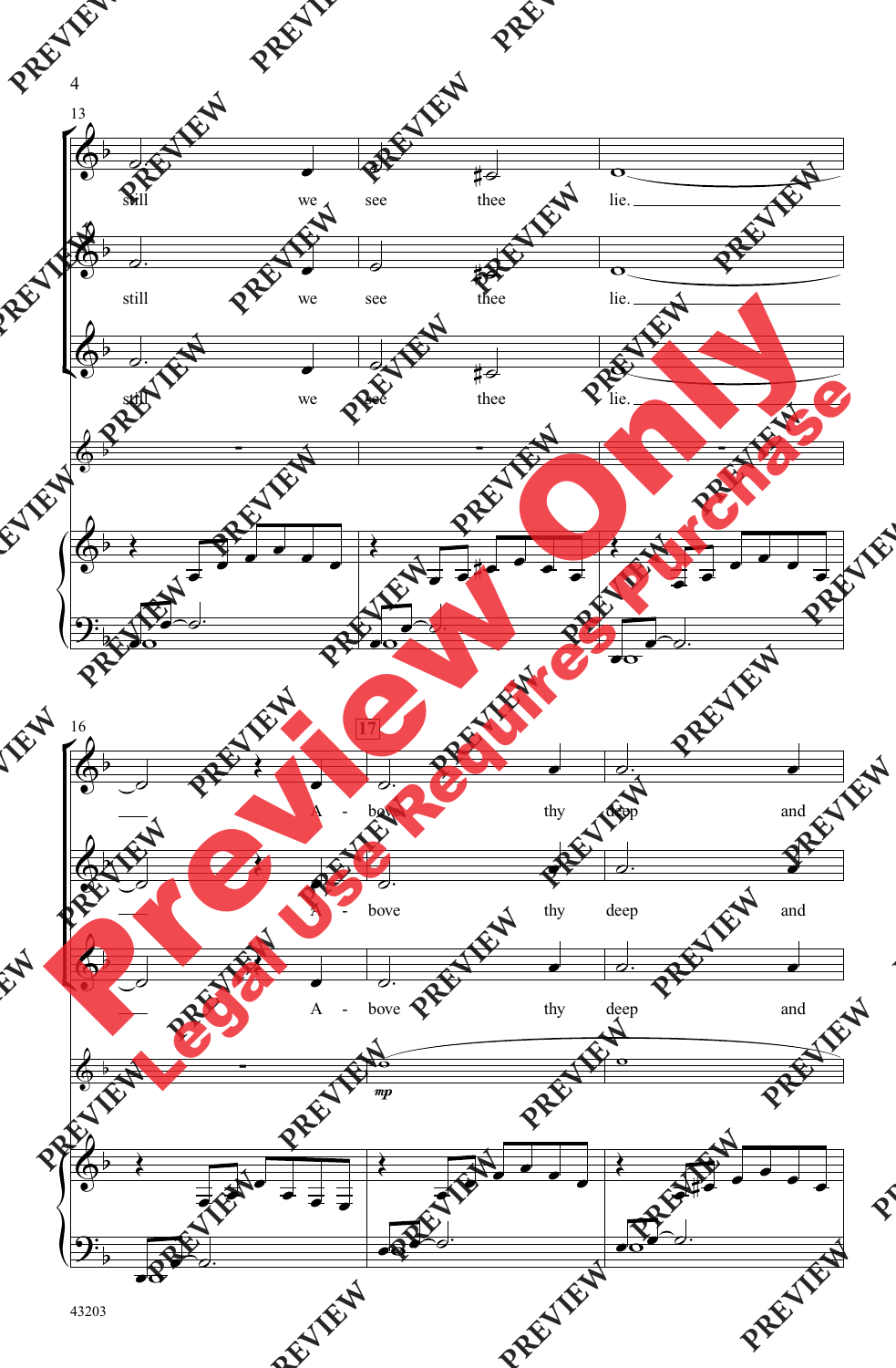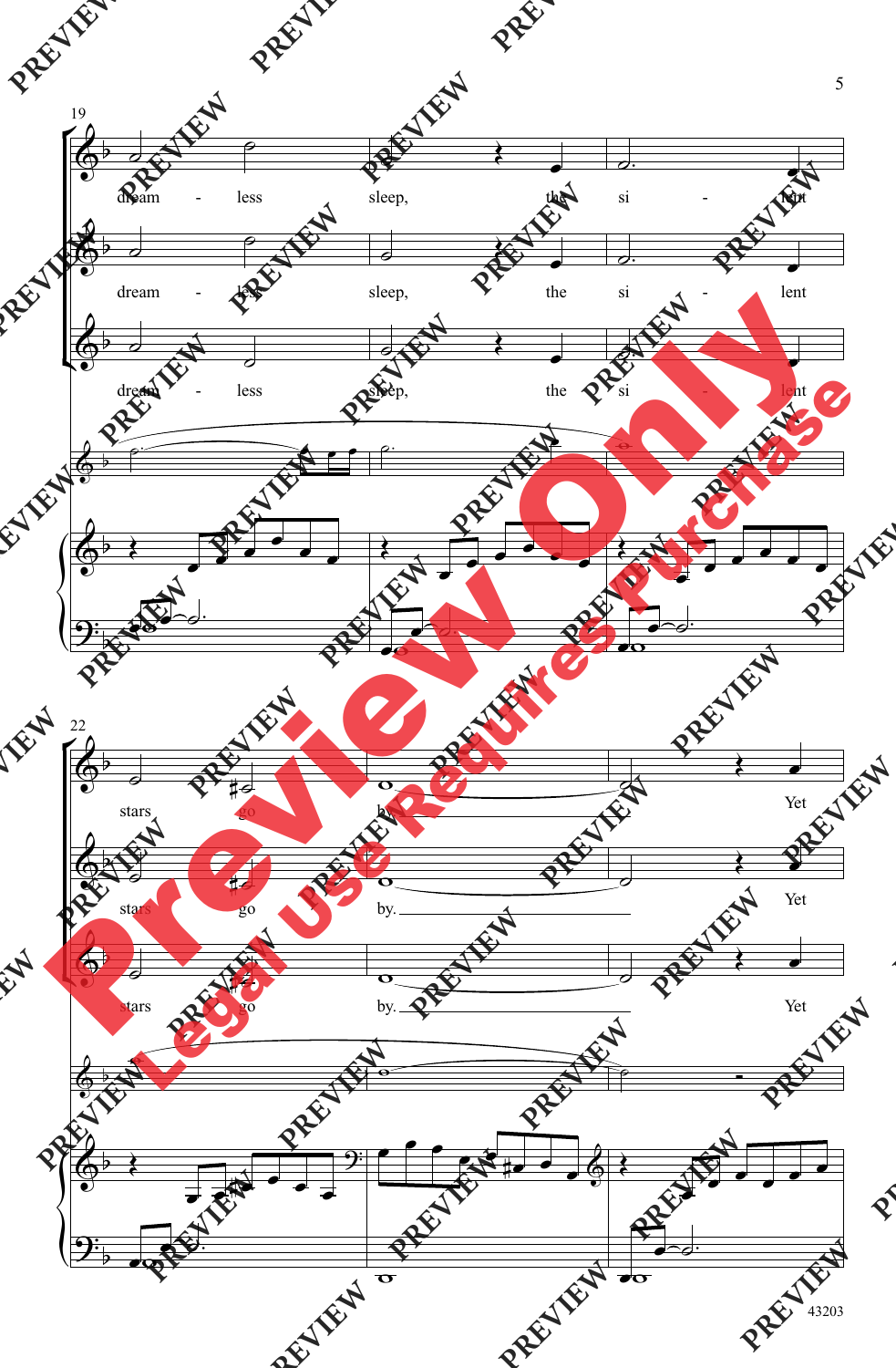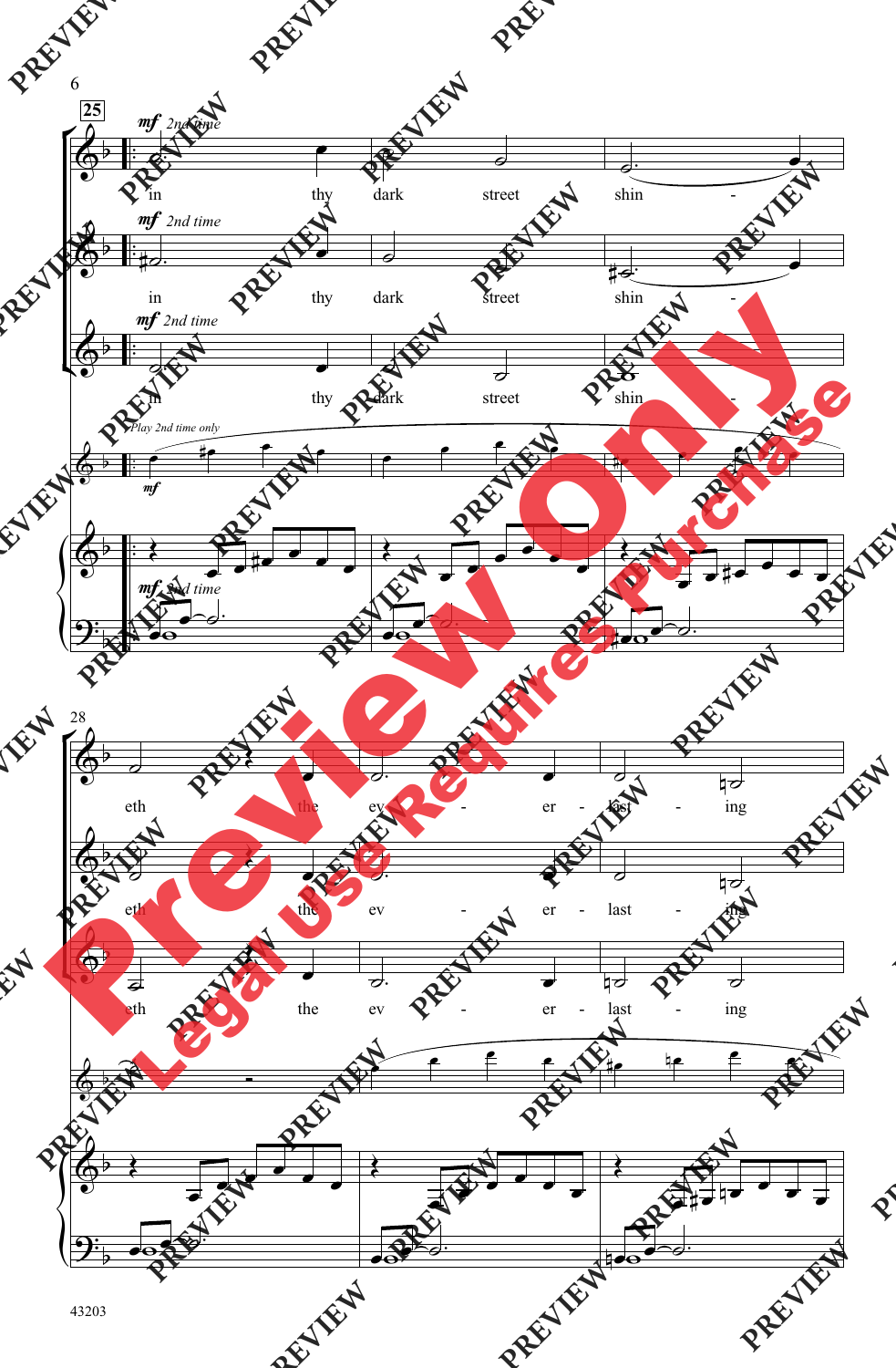

43203

7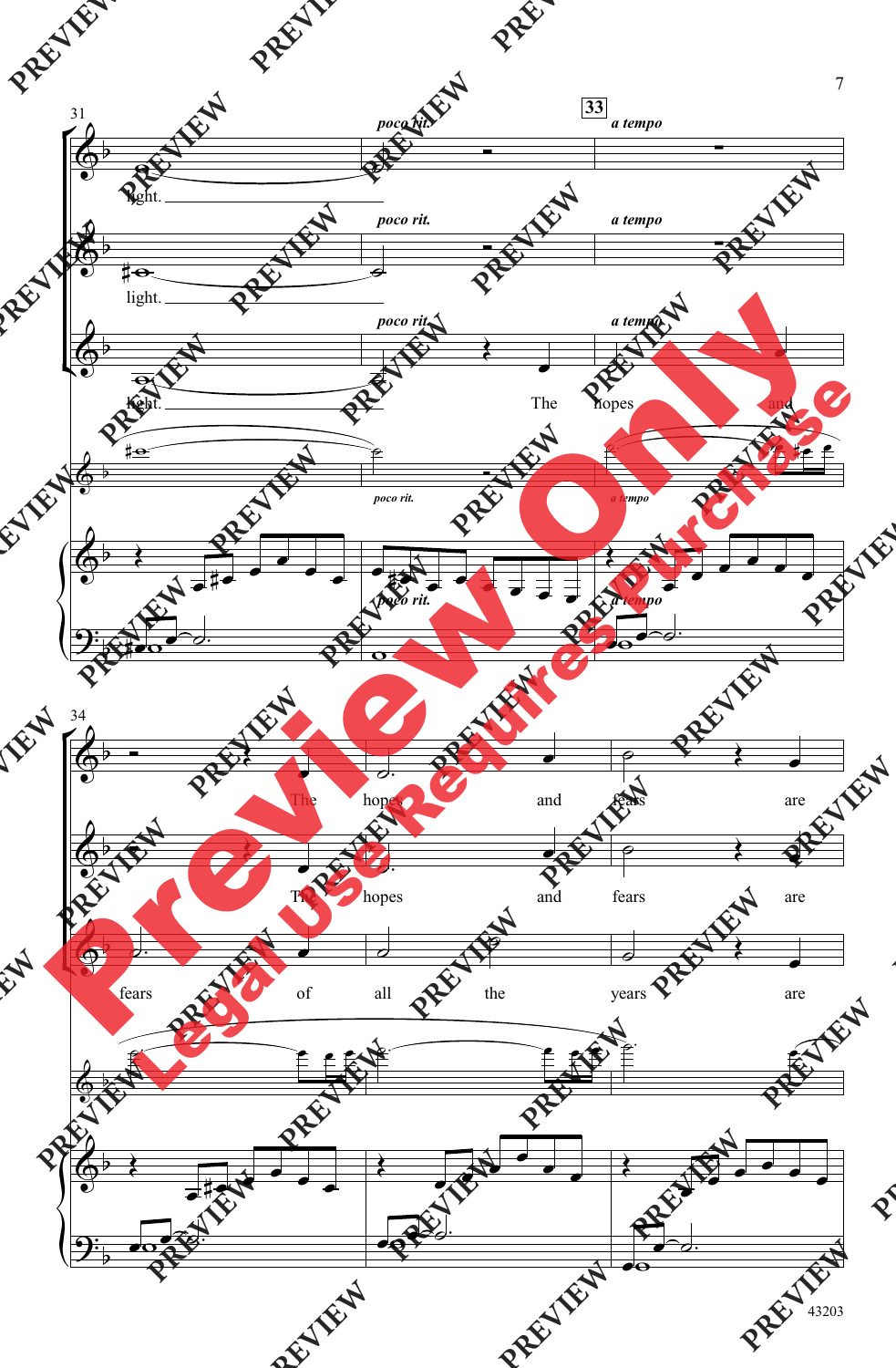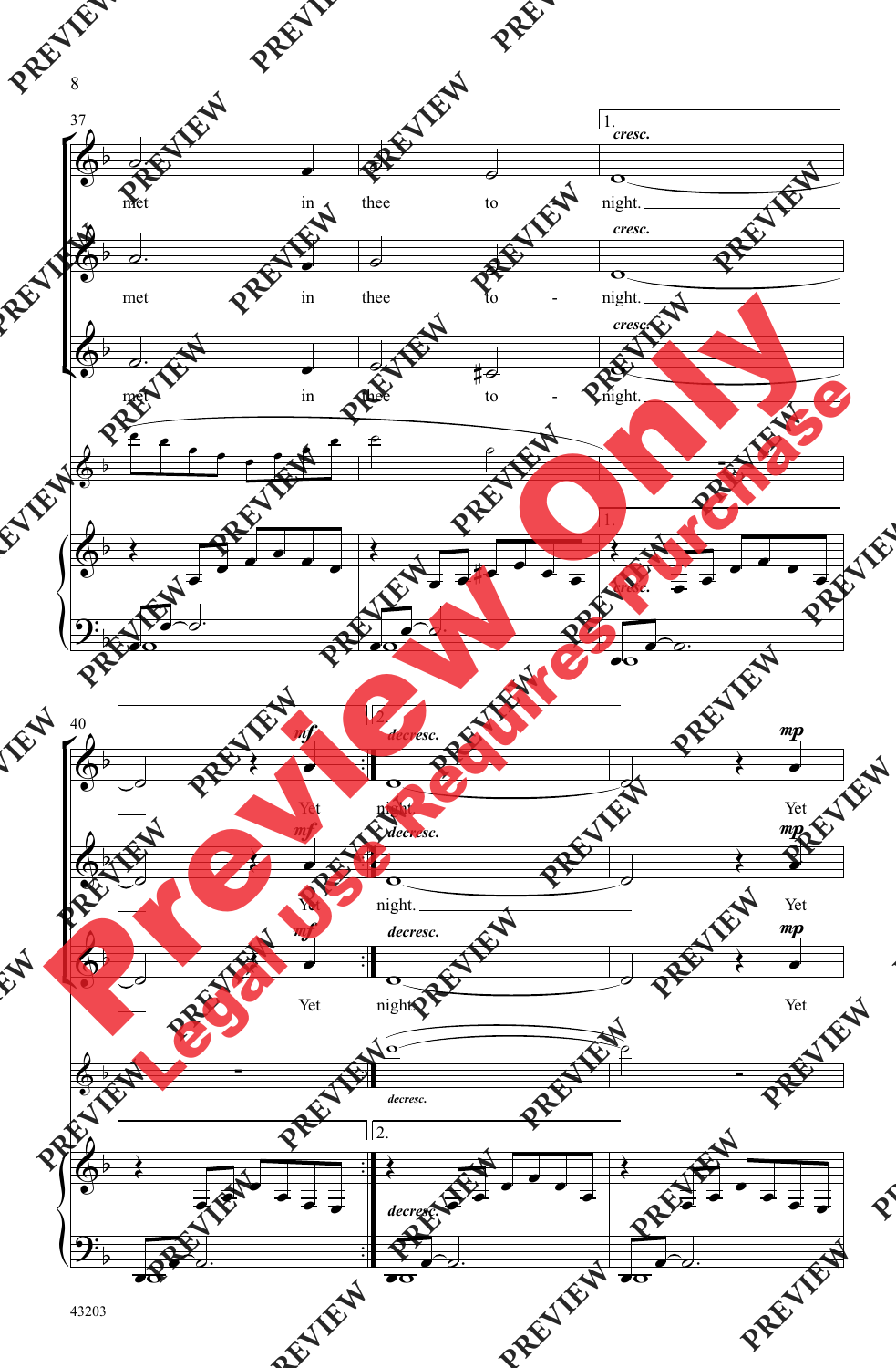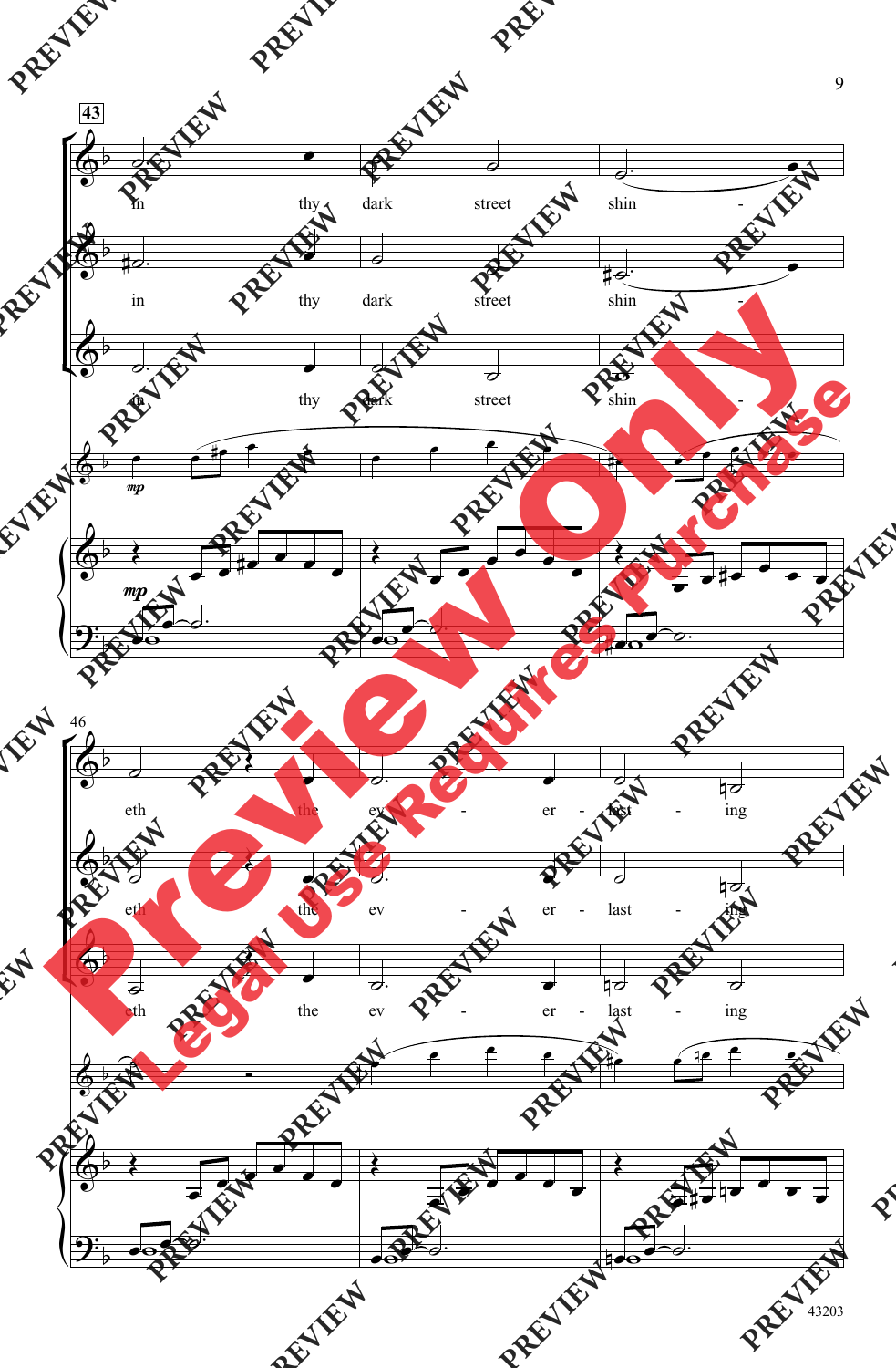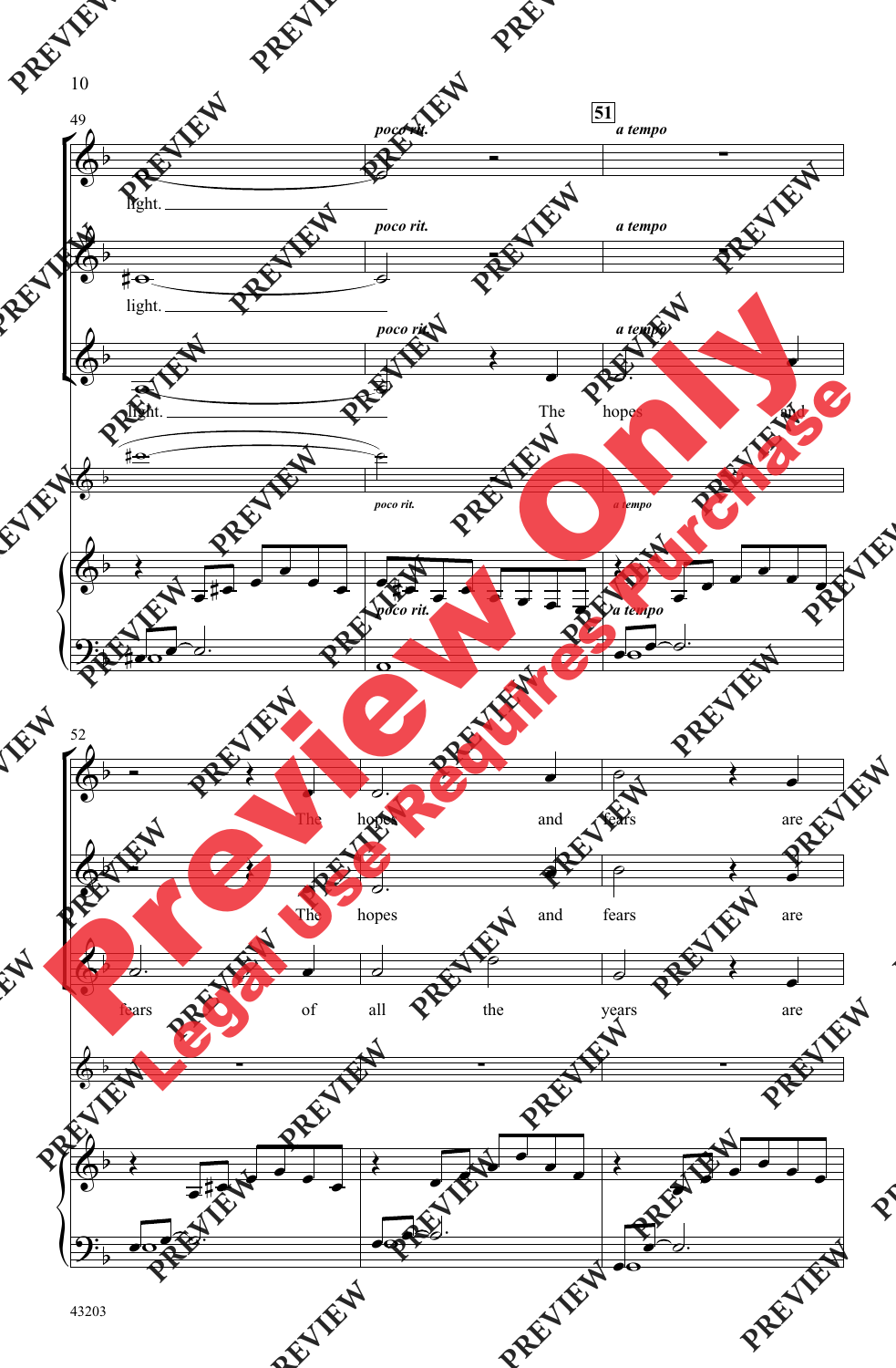